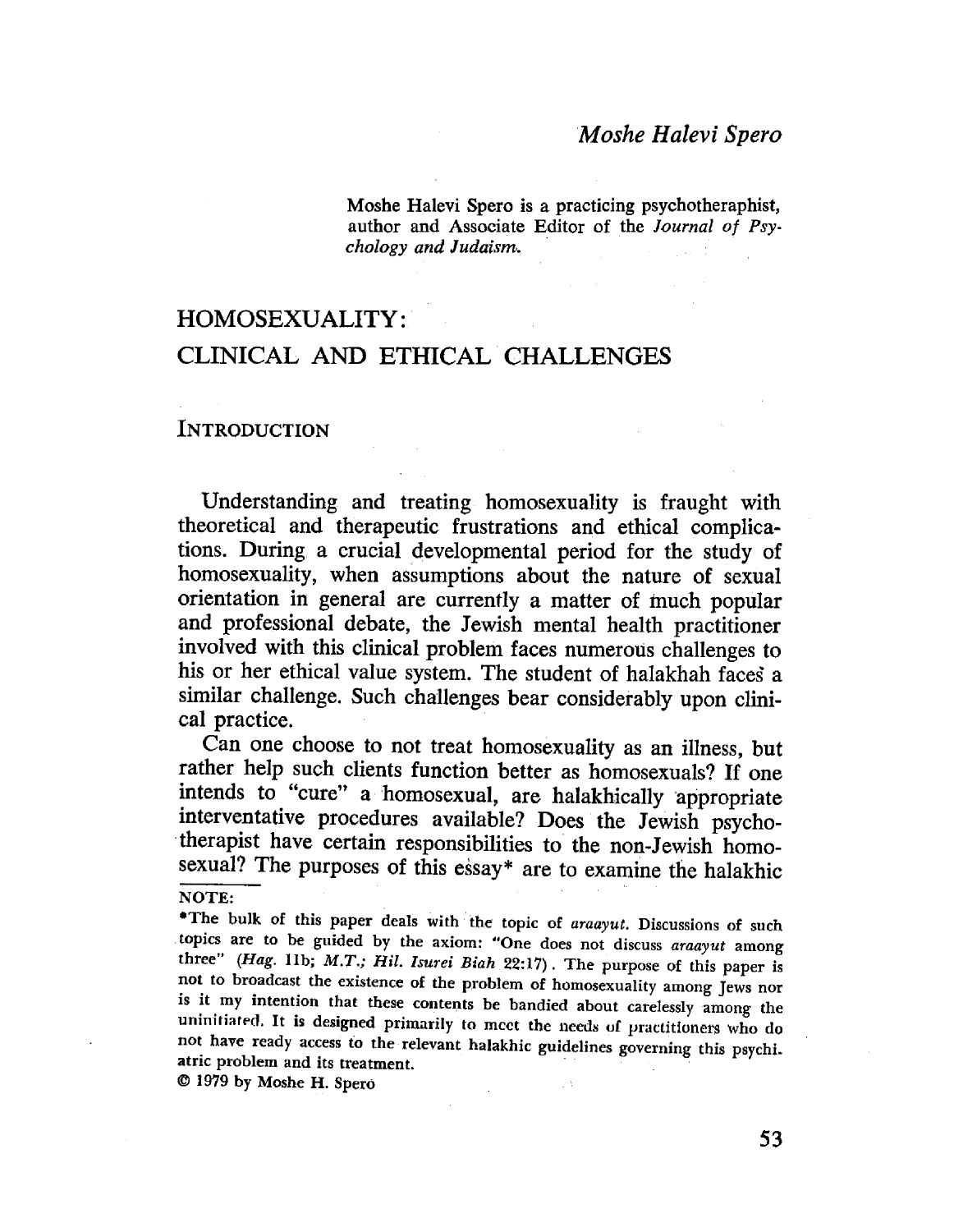# TRDITION: A Journal of Orthodox Thought

status of homosexuality, to consider halakhic difficulties encountered' with the psychoanalytic and behavioral interventative models, and to discuss the confrontation between halakhah and those views subscribing generally to an interpretation of homosexuality as an "alternative sexual preference."

Defining homosexuality is encumbered by the variety of differing and often contradictory etiological theories. To further complicate matters it is noted that some psychological theorists assume, a priori, the inherent normality of heterosexuality while others reject this assumption. Thus, for example, while all would accept as valid the description that most homosexuals seen in clinical practice derive little if no sexual pleasure from relationships with opposite sex partners, only those who accept the inherent normality of heterosexuality could take this description alone as indicative of the homosexual's pathology. Those who accept no single sexual orientation as a biological given would not find a clinical description alone useful in pinpointing the inherent pathology of the homosexual orientation as such. Of course, much of importance is begged by both points of view which shall be discussed in subsequent sections of this paper.

When talking of "homosexuality," one generally differentiates between genuine homosexuality: chronic, global, and intense erotic drives for same-sex individuals; transient or situational homosexual behavior: the preference for heterosexuality frustrated by social constraints (such as soldiers or prison inmates who, due to extended periods of deprivation, engage in homosexual behavior, or celibate clergy who are prevented from heterosexual relations by their social and religious beliefs); and opportunistic homosexuality: delinquent sexual behavior (such as those who engage in homosexual activity solely for the sake of some form of reward). To avoid complication, I will deal with homosexuality as a behavioral phenomenon: there are those who exhibit this behavior who wish to modify it and who, until such time as treatment is effected, will be anxious, unhappy, and conflicted, and, on the other hand, there are those who wish to have their homosexuality accepted as an alternative to heterosexuality. This halakhic examination is necessary in the interests of responding to both parties in a halakhically consistent manner.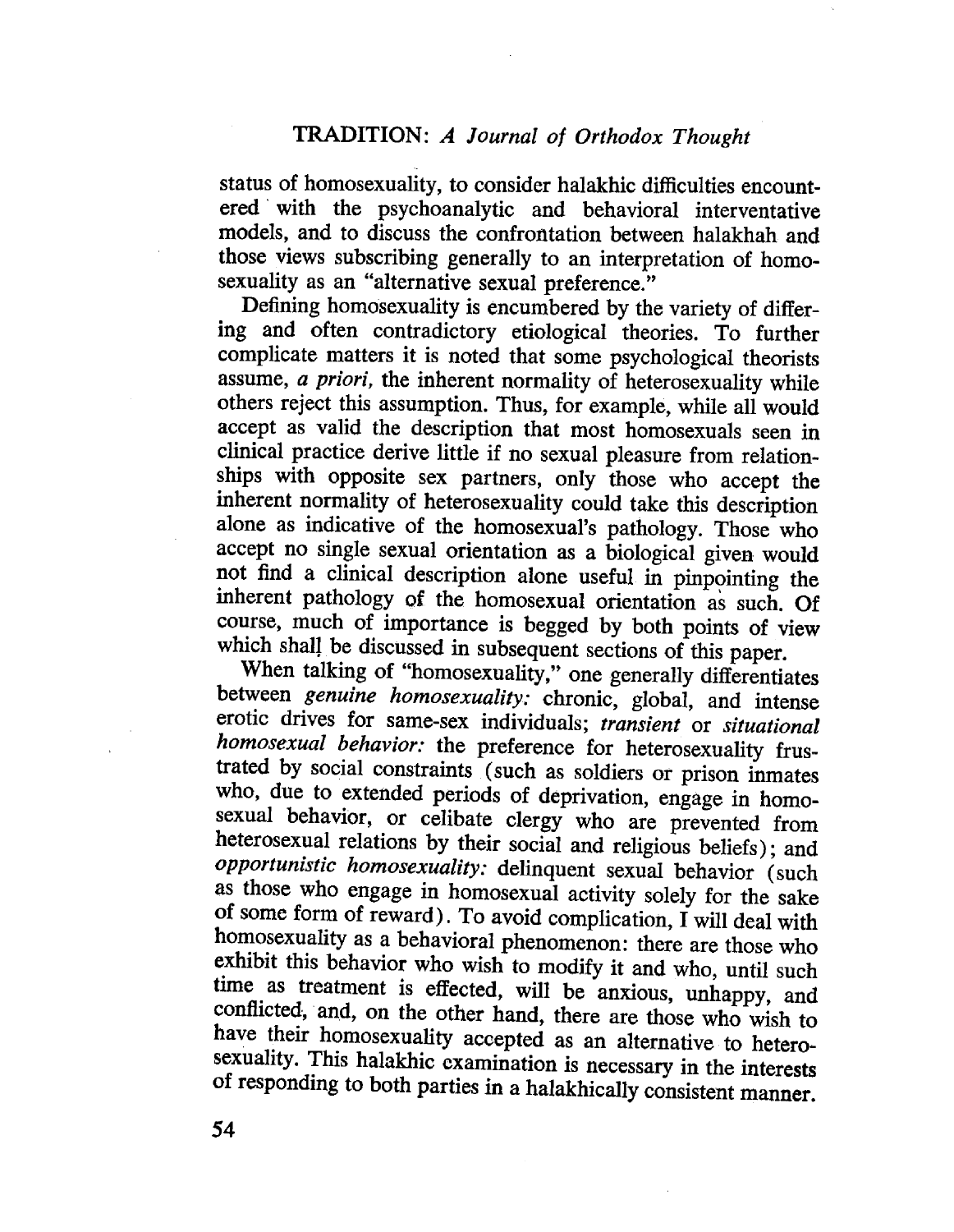Homosexuality: Clinical and Ethical Challenges

A final introductory point. It is not the primary purpose of this paper to prove any single psychological theory of homosexuality. However, it is unavoidable that the halakhically oriented individual may take some halakhic interpretation of homosexuality which approximates certain psychological views of homosexuality as a confirmation of such psychological theoriès. I have noted elsewhere that halakhic understandings of man and human nature are psychological theories in their own right from the standpoint of a pan-halakhic perspective. In this presentation of the halakhic view of homosexuality, I disclaim any inference that these views are intended to supplant empirical research on the topic, though I would defend the possibility that such halakhic understandings represent a valid psychological point of view within a framework different from that of empirical research.

# I

Homosexuality is considered one of the araayot, or forbidden sexual relationships. It is described as toevah, an abomination, in the following biblical proscriptions:

- 1. Thou shall not lie with a man the lying of woman; it is an abomination (Leviticus 18:22).
- 2. A man that lies with a man the lying of woman, they have committed an abomination; both shall surely die; their blood is upon them  $(Leviticus 20:13)$ .

The homosexual act, intercourse per anum between two males, is punishable by death (stoning) or, in the absence of proper warning, by excommunication  $(karet)$ .<sup>1</sup> The ritual male prostitute or kadeshah is forbidden from the community of Israel.<sup>2</sup> Since the basic prohibition involved in the biblical description of homosexuality is the act of anal intercourse (mishkav zakhor), lesbianism cannot be included in the aforementioned passages, but is rabbinically inferred as forbidden by a separate ban, "Like the deeds of Egypt you shall not do" (Leviticus 18:13). Lesbianism, known to the rabbis of the Talmud as nashim ha-mesole $lot<sup>4</sup>$  is punishable by makat mardut de-rabbonon (lashes for rebelling against rabbinic authority).<sup>5</sup> Inasmuch as female homo-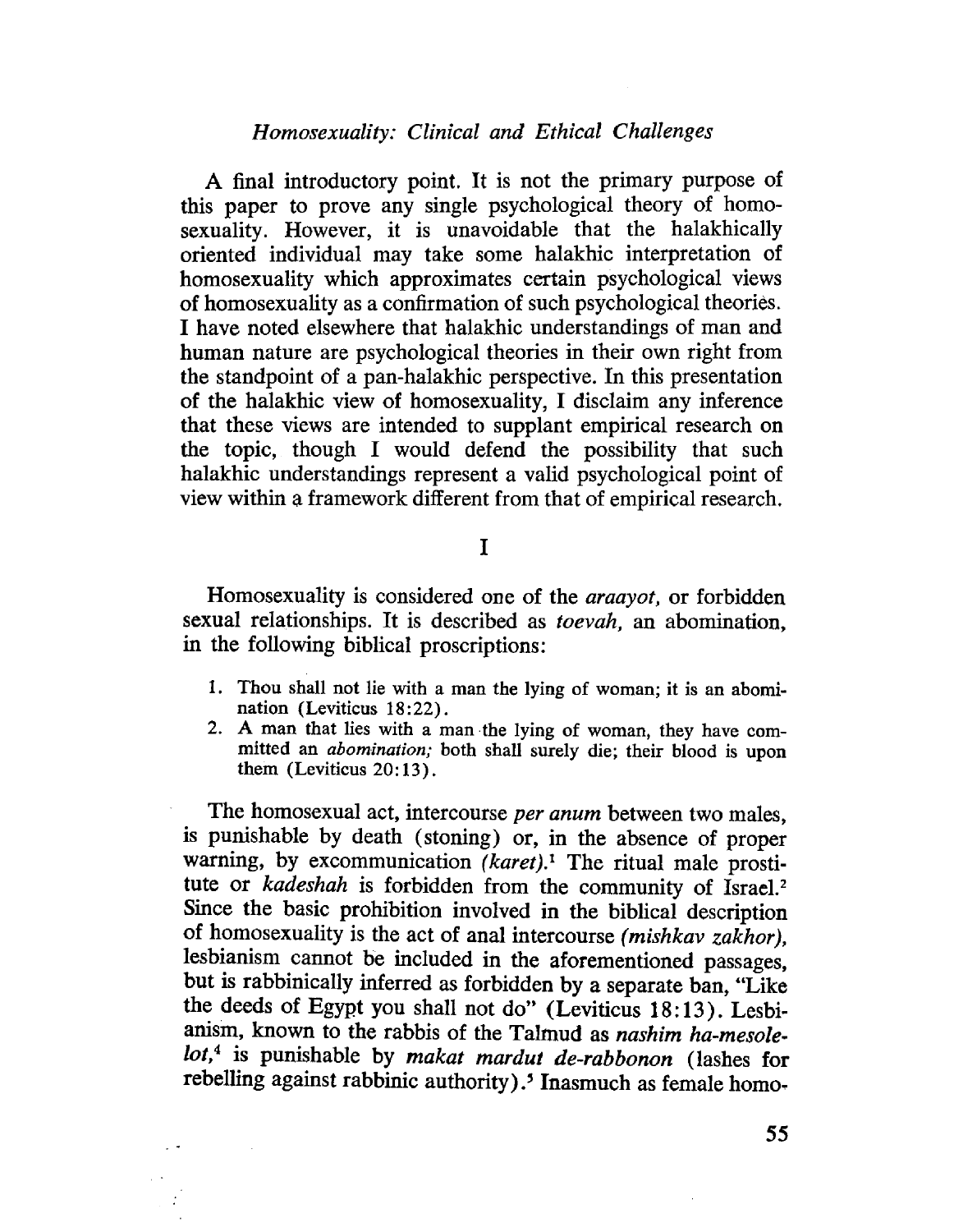sexuality is primarily considered pritzut, immodesty, rather than ze'nut, licentousness, a lesbian may marry a member of the priestly cIass.6 Rambam and most authorities concur that the prohibition of homosexuality applies to both Jew and non~Jew,7

The age of culpability for homosexual activity is nine years and one day. Should an adult involve a minor younger than this age in homosexual acts, both avoid the specifc biblical infraction but the adult receives makat mardut. In such a case, if the minor is older than nine years and one day but younger than thirteen, the adult is punished by death for the biblical infraction and the minor receives makat mardut.<sup>8</sup>

In an interesting application of the biblical definition of homosexuality, Rambam notes that anal intercourse with a true hermaphrodite (androgenus) is a full violation of the biblical prohibition. Yet, intercourse per the vaginal~type orifice of the hermaphrodite is patur min ha-Torah yet punishable by flogging.<sup>9</sup> The point is that though the *androgenus* is generally considered to have a *dual* male-female status-as opposed to the tumtum who is of doubtful sexual status (safek ish safek ishah)—the specific phrase, "the lying of woman," emphasizes that the act of anal intercourse is sodomy despite the hermaphrodite's bivalent status.<sup>10</sup> In a case with relevance to the halakhic status of the outcome of transexual surgery, R. Hananel rules that intercourse with a male who had some form of artificial vagina is still mishkav zakhor; i.e., the sex change is not halakhically valid.<sup>11</sup>

Halakhah recognizes that the prevalence of homosexual behavior varies among communities and cultures. In a fundamental Mishnaic and Talmudic discussion, R. Judah prohibits two unmarried males (ravakim) from sleeping under a shared blanket in the effort to prevent the outbreak of what must have been considered a latent disposition toward homosexuality.<sup>12</sup> The majority opinion, however, dissented, thereby rejecting the notion of such a disposition, presumably since homosexuality was a rarity in Jewish society. The prevailing norm or hazakah based upon the majority view is that Jews are not suspect for homosexuality or zoophilia (lo nihshadu Yisroel al mishkav zakhor ve-al behemah).<sup>13</sup> Though Rambam codified the majority ruling, R. J. Karo reversed the decision to that of R. Judah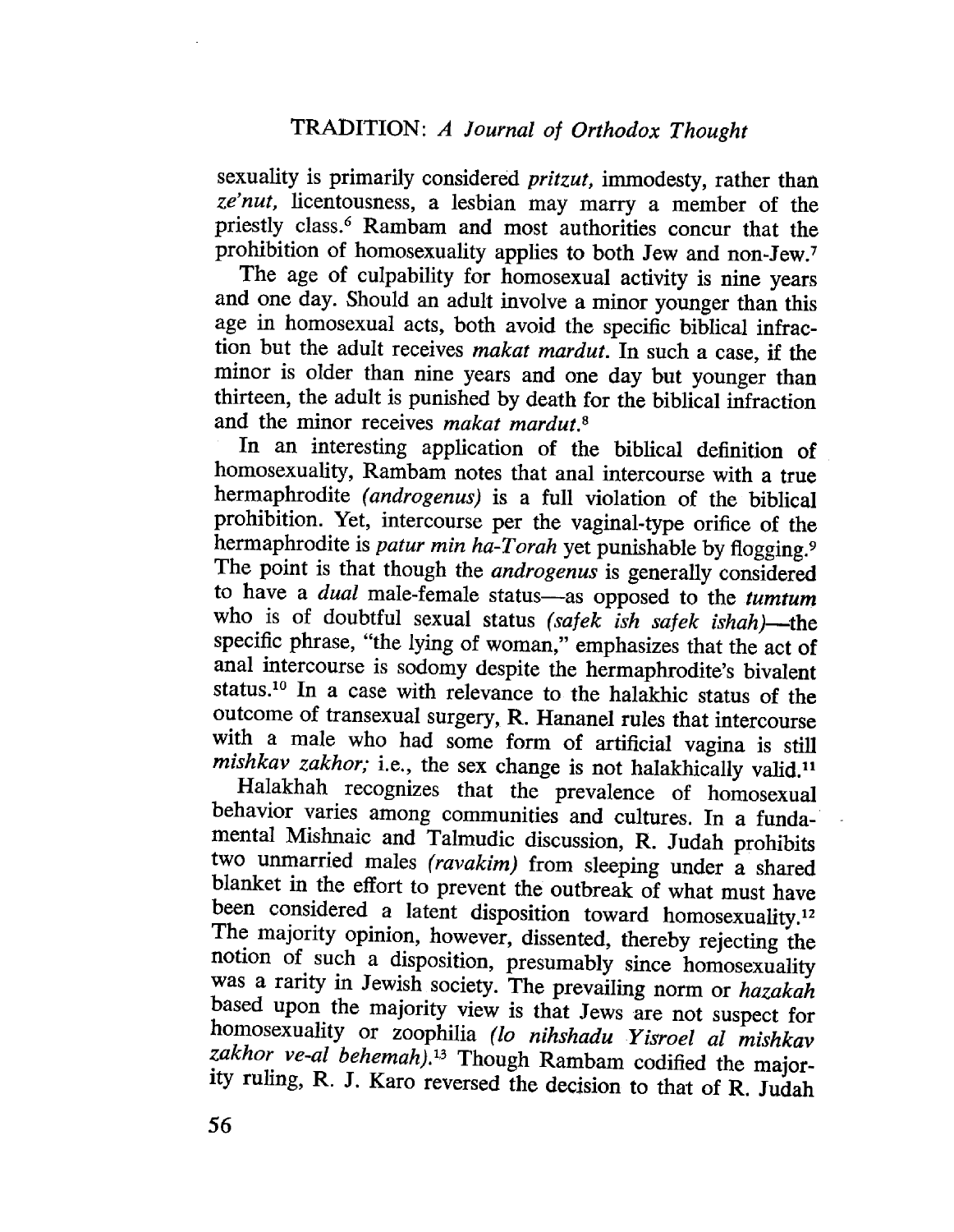because of the "lewdness of our times,"14 while R. J. Sirkis, due apparently to yet another shift in moral climate in his own community, bypassed Karo's decision in favor of the original hazakah.15 Nonetheless, one consistently finds the following added by codifers even after citation of the majority ruling:

And, though, Heaven forbid, we never had reason to suspect for this, but the cautious—may blessing come upon them!<sup>16</sup>

Does halakah differentiate between homosexual acts and the general condition of homosexual preference or homosexuality? Or, what is the halakhic status of the individual who never has actual sexual relations with males, yet experiences homosexual fantasies and intense and chronic desires for erotic male relationships? What is the status of being a homosexúal as opposed to the status of committing specific homosexual acts? Elsewhere I detailed that thoughts about, and certainly preoccupation with sexual evocative material, is strictly forbidden in Jewish law. The various codes' prohibitions against even "that which leads to araayut" would indicate that homosexual fantasies are included in the basic interdict.<sup>17</sup> However, it can be further argued that when halakhah prohibits the act of homosexuality, or behavior between males that is in the manner of woman and man, it is indicating its disapproval of the general shift in erotic interest from feminine to masculine object choice. This impression is supported by some of the interpretations that have been offered for Judaism's inability to accept homosexuality.

The Talmud itself explains, by rendering the Hebrew term toevah into toeh atah bah ("you err through it"), that homosexuality destroys family unit.<sup>18</sup> The Sefer ha-Hinukh makes it clear that homosexuality, as an act, is hash-hasat zera le'vatalah (spilling semen in vain, a separate biblical prohibition<sup>19</sup>) and, as a way of life, is antithetical to the Divine imperatives of propogation (pe'ru u're-vu) and the mitsvat onah.<sup>20</sup> One can infer from the arguments of the Sefer ha-Hinukh in explaining the prohibition against zoophilia that perhaps homosexuality also represents a frustration of the fiat min be-mino: the universal bioethical commandment that all creatures propogate in such a way that preserves specie specificity, which would include safeguarding the sexual relationship, itself.<sup>21</sup>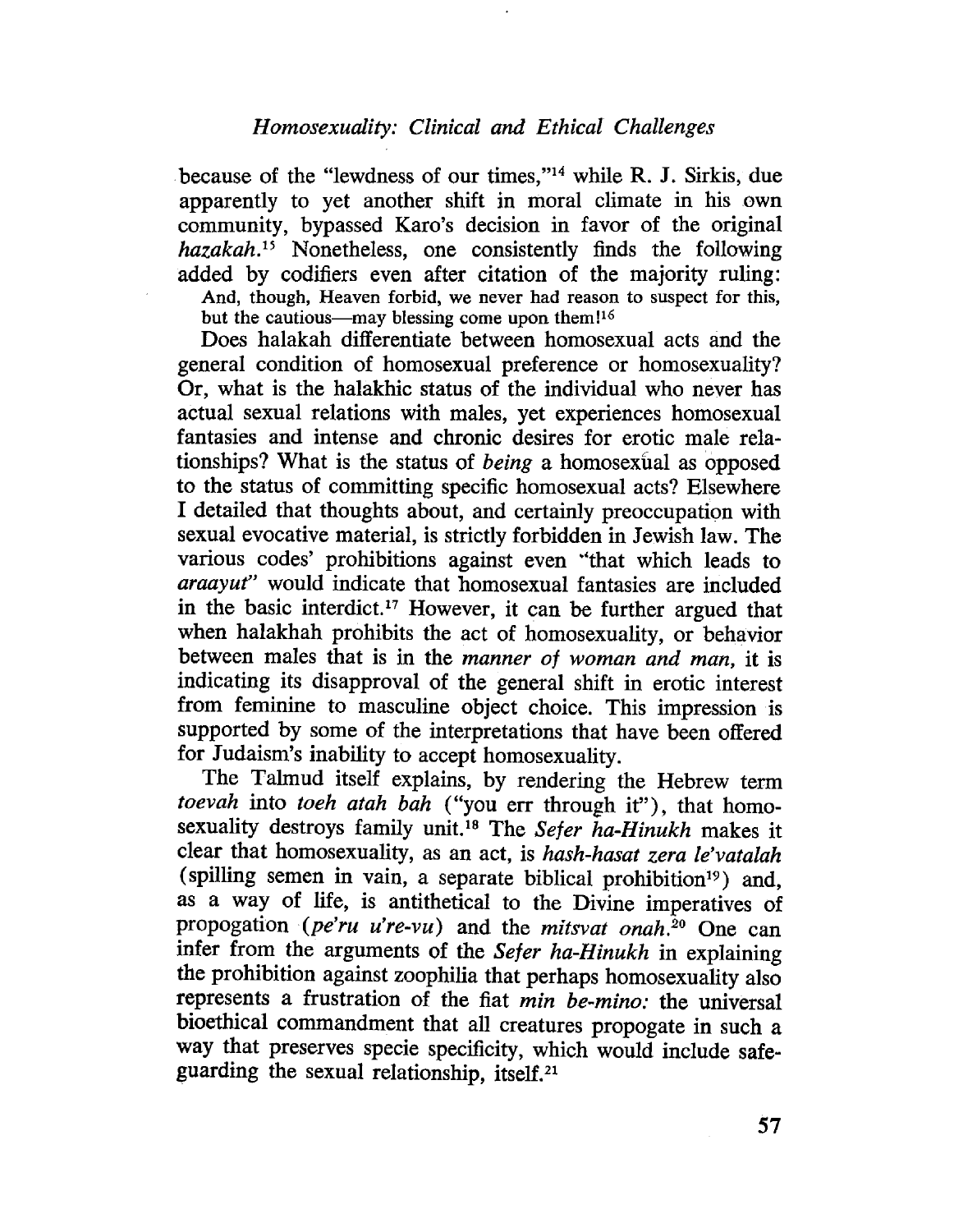Others have commented that homosexuality is a distortion of normal sexual behavior as biblically defined, "And thou shall cleave unto the woman and be as one flesh" (Genesis  $2:24$ ), to which the Talmud adds, "'And cleave'—but not unto a man."<sup>22</sup> While the rabbinic exegesis here is obvious, it is perhaps redundant since a specific biblical prohibition already exists. Thus, R. Barukh Halevi Epstein suggests that since the de'veikut (lit., cleaving, attachment) highlighted in this passage includes erotic attachment, the Talmud felt the need to stress the specific malefemale framework for this attachment, thereby prohibiting the psychological-emotional orientation of the homosexual.<sup>23</sup> Thus, it is not merely the physical act of intercourse between male individuals, but rather the emotional relationship (or disposition) of homosexuality which is a primary concern.

Given this background, a halakhic theory of at least one aspect of the development of homosexuality can be suggested. If one considers the beginning of the aforementioned passage, "Therefore shall a man leave [ya'azob] his father and his mother"<sup>26</sup> (Genesis 2:24), in relation to the final portion, "and cleave unto the woman," one can infer that a functional emotional relationship in the halakhically desired male-female pattern is only possible with the successful resolution or *relinquishing* of the variety of childhood dependency and competitive emotional ties with parents. The homosexual cannot find psychological satisfaction in the "normal pattern" precisely because he or she has been unable to sever such ties, or has yet to resolve neurotic parent-child issues which contribute to the psychological dilemma. Homosexual *de'veikut*, then, is but the replication of emotional conflict involving inappropriate de'veikut to the opposite-sexed parent or to both of them. This anticipates Bieber's point that,

The homosexual act is' not an analogue to heterosexual intercourse. It is, in part, a masquerade in which multiple role behaviors are enacted.24

An additional aspect of the above hypothesis is that homosexuality is not only contrary to the halakhic idea of family structure or the male-female relationship, but is also destructive 'of the halakhic ideal of the complete individual as such. Based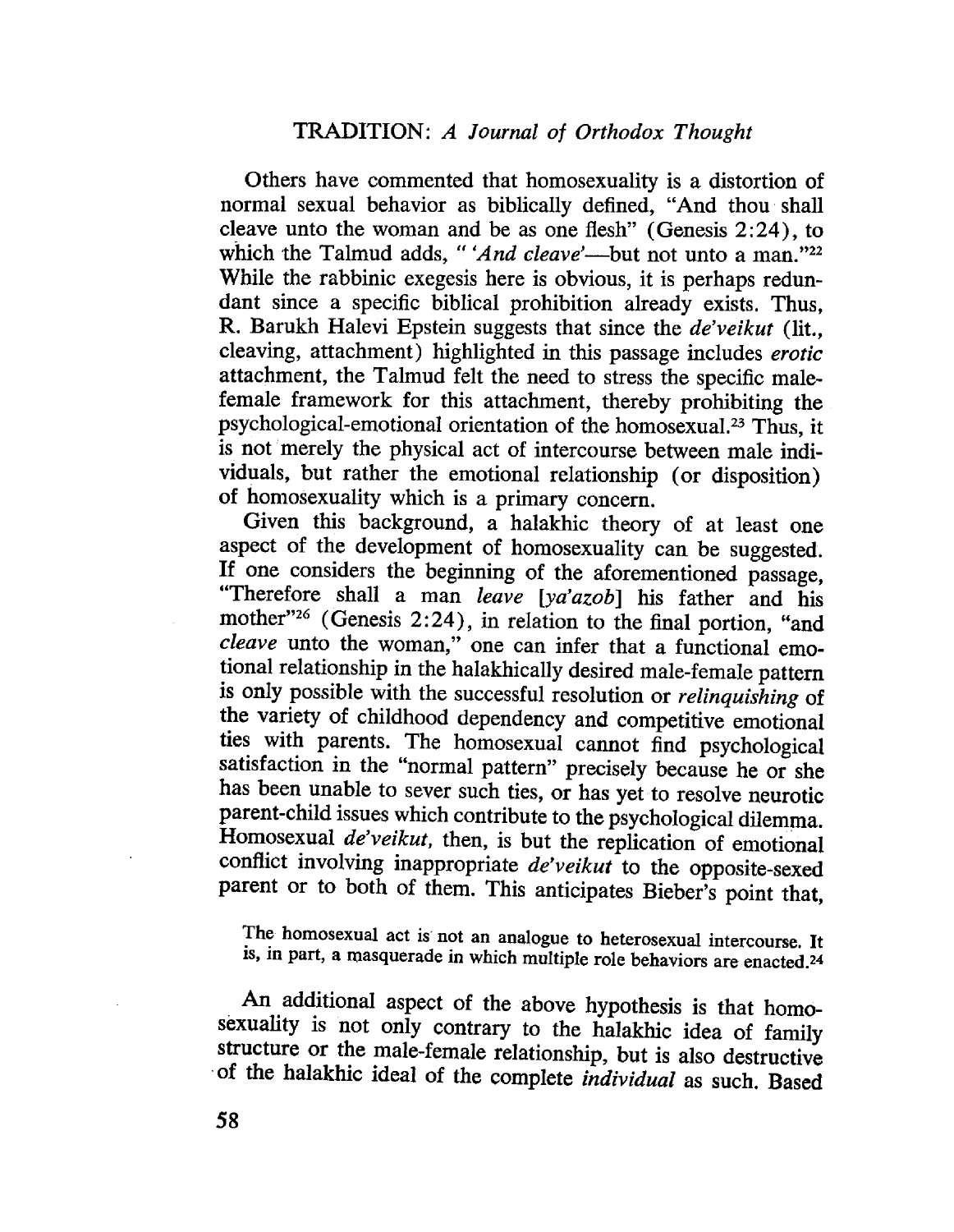on the passage, "Male and female He created them . . . and He called them Adam" (Genesis 5:2), R. Elazar commented, "Any man who has no wife is not Man."25 The halakhic definition of the human individual, as R. Joseph B. Soloveitchik has often pointed out, is found in the totality of male united with female; a composite of traits, functions, and attributes producing a desirable whole.26 Identity requires the synthesis of opposites. To the degree that homosexuality perverts these ideals, it remains toevah, a ta'ut, an error. It destroys the individual's ability for ontological fulfillment in the halakhic world. This last problematic aspect of homosexuality would apply not merely to the homosexual act but more so to the quality of individual being that homosexuality represents. Ultimately, in the Jewish view, the goal of the sexual relationship is the sanctification of the individual, the marital relationship, and society. "Every place where one finds the fence of *araayut*, one finds holiness."<sup>27</sup>

It is appropriate to end this section with Rambam's keen awareness of the apparent instability of human sexual-object preferences.

You have nothing in the entire Torah which is as hard for the masses to separate themselves from as the araayut and the forbidden relations. The rabbis said that when Israel were commanded with the laws of araayut, they cried and accepted these precepts with grudging and lament, as it is written, "Weeping, family by family" (Numbers 11:10).  $-$ they wept over matters concerning family<sup>28</sup> [i.e., over relations which would now be forbidden them). And our rabbis said, "Man's soul lusts for theft and araayut;"29 and one fids no community which from time does not have immodesty, araayut, and forbidden relations.<sup>30</sup>

#### II

Treatment of homosexuality is as fraught with divergent theories as is the issue of its development. Opinions range from pessimistic views that the most even early intervention can do is avert the future development of more severe pathology to views which recognize that relief from anxiety, focal relief of homosexual symptoms, and even cure are possible with some' homosexuals.<sup>31</sup> Individual, successful case studies have been reported by psychoanalytically-oriented therapists and by behav-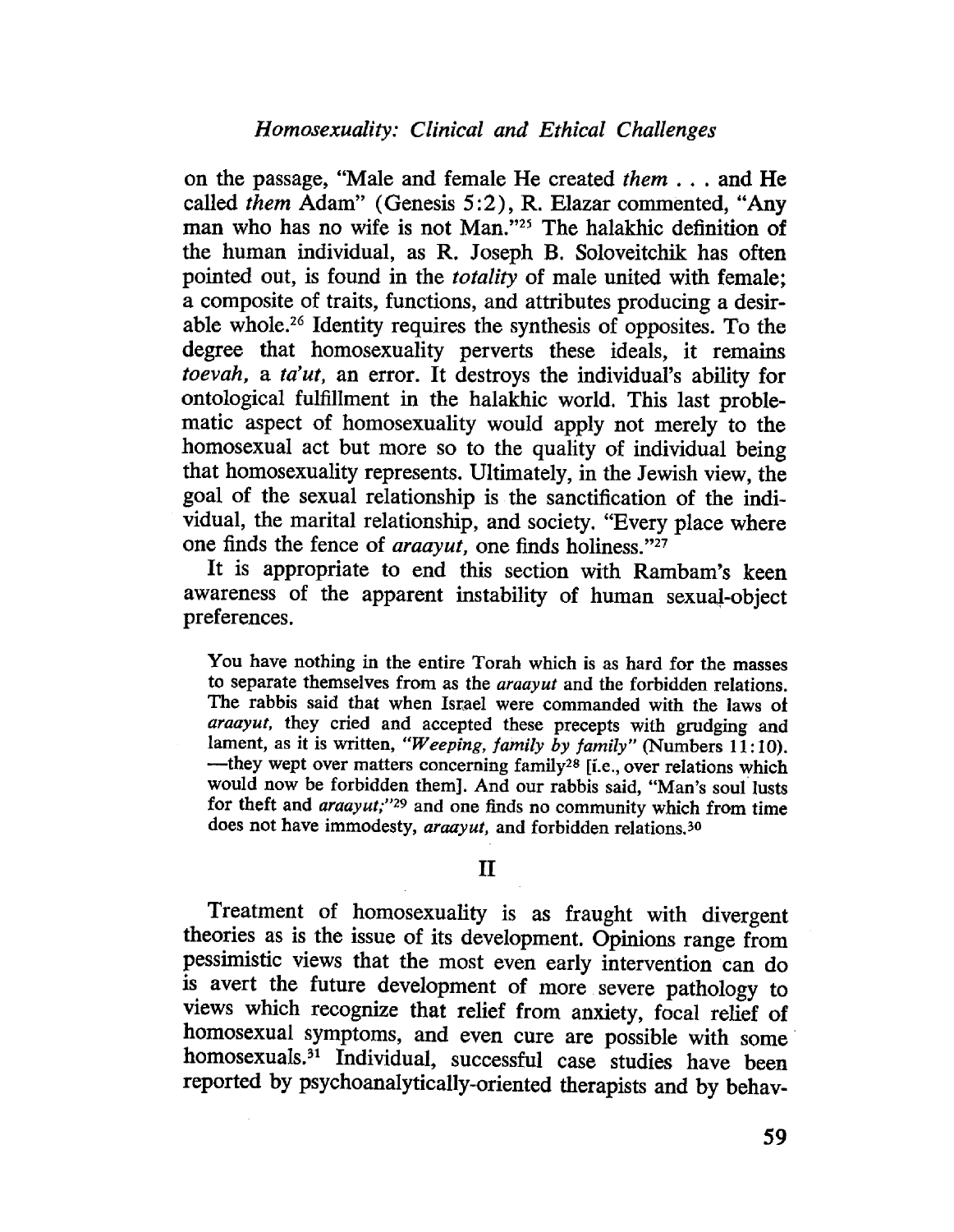iorists. With insight-oriented psychotherapy the focus is primarily to demonstrate through talking, free association, emotional re-experiencing, etc. the defensive aspects of homosexual relationships and to uncover the positive aspects of the patient's original relationships with women. Obviously, success is enhanced when the patient is young, serious about change, and certainly when "cure" is cautiously defined as achieving the capacity to control homosexual urges or, at best, the abolition of overt homosexual responses and possibly the development of some heterosexual response. Behavioral therapies promise rapid, effective, and economical programs of change.

Based on the clinical evidence that despite an apparent disinterest in and aversion to heterosexuality, evidence of heterosexual responsivity can be demonstrated in most homosexuals, two major approaches have been devised. One is the behavioral rehearsal of heterosexual activity with deconditioning of the heterosexual anxiety (a learned fear response to heterosexual stimuli).32 A second approach involves orgasmic re-conditioning procedures using both the patient's own homosexual fantasies as well as erotic audio-visual material to slowly build-up a response to fully heterosexual stimuli as well as to heterosexual relationships.<sup>33</sup> The use of female surrogates in such therapies has not been unheard of (though Masters and Johnson and others have officially discontinued the use of surrogates in their sexual dysfunction and sexual deviance clinics). Masturbation to increasingly greater amounts of heterosexual stimuli, and initially . to autoerotic stimuli, is generally a crucial aspect of both approaches. 34

Both treatment approaches to homosexuality present halakhic complications. The first problem, which applies to both methods but is recognized more easily in psychoanalytic or general, takig-cure type therapies, involves the carefully guarded domain of discussing or even thinking about material of forbidden sexual content, or material which may be considered profane. With regard to hirhur araayut (thoughts about illicit sexual relations)—which may be involved in talking of homosexual fantasies and wishes, incestuous feelings which underlie homosexual behavior, or autoerotic impulses—the halakhic sentiment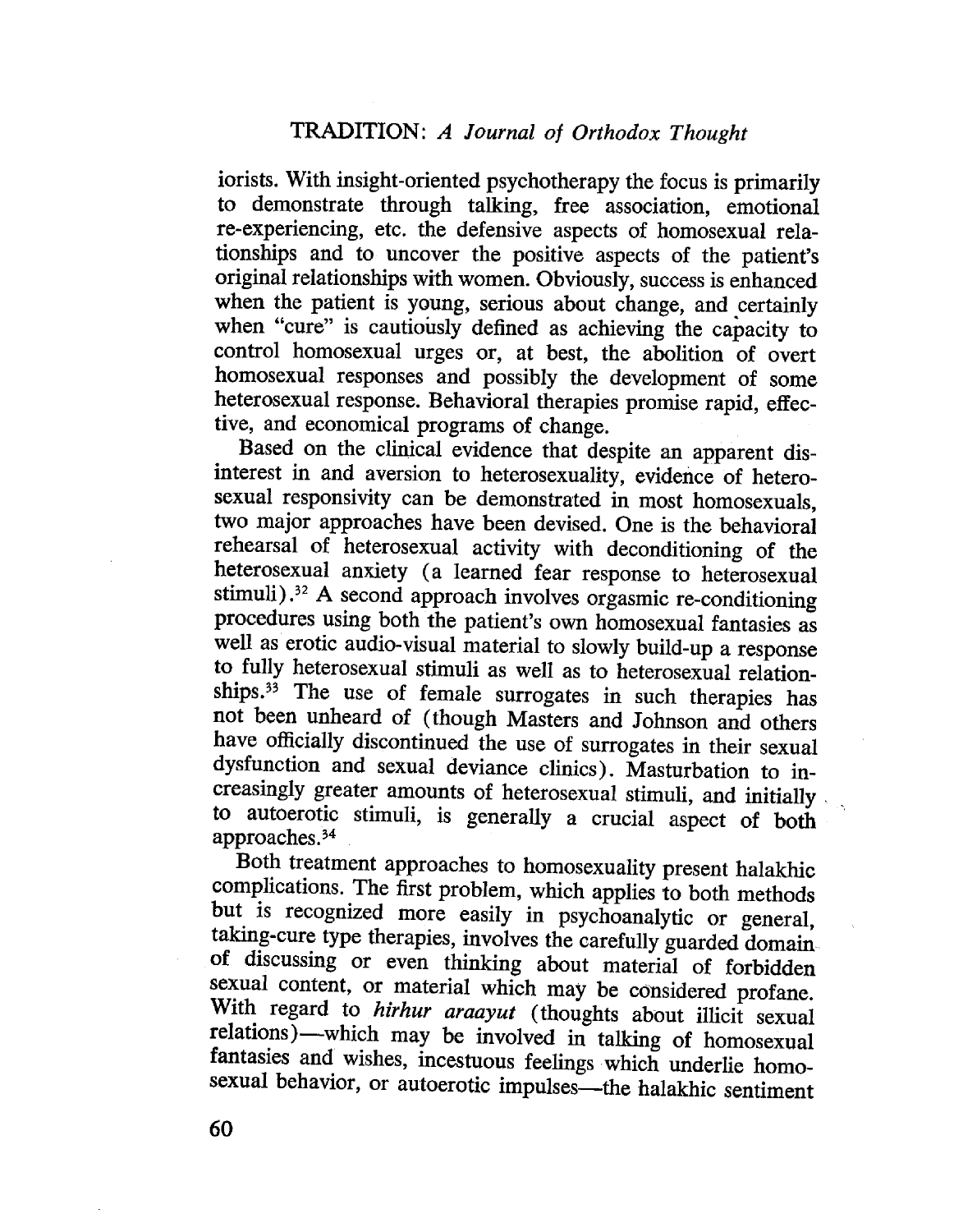is quite strong. "The thought  $[of *araguayut*]$  is worse than the deed."<sup>35</sup> "Said R. Pinhas: Do not think of lewdness in the day and come to a seminal emission at night. "36 I have discussed this problem and its possible solution in another paper.37

Behavioral strategies with male homosexual patients also involve the prohibition against stimulating an erection to autoerotic or forbidden sexual stimuli. In addition to previous prohibitions, another halakhic principle is operative here. In the halakhic view, a female can claim innocence by virtue of compulsion in sexual crimes involving forced intercourse, but a male cannot because his involvement in such an act would be impossible without some measure of sexual pleasure. The principle here is "Ein kishuy elah le'dat"; an erection is impossible without sexual arousal and, therefore, some degree of intention.<sup>38</sup> Writing on a case involving the placement of an antisocial male patient in an institution where the possibility of homosexual activity existed, R. Moshe Feinstein rules that the patient's impaired moral and emotional self-control cannot waive the relevant prohibitions or the guardian's need, to reject the choice of said institution.<sup>39</sup> R. Feinstein reasons that unlike lenient ruligs in cases where persons in life-threatening circumstances have been instructed to eat non-kosher food-where, since food can be eaten in such a way as to not derive pleasure, halakhah permits in situatìons of duress not only the eating but even the enjoyment of such food-sexual acts cannot take place without involvig some measure of forbidden pleasure. He substantiates his view with the principle, "Ein kishuy elah le'dat." Even those few authorities who argue that the male can claim compulsion in sexual crimes would concede that where the forced act ended in any degree of pleasure that was acceptable to the individual, which would be analagous to our treatment case, the gravity of isur (prohibitory quality) increases.<sup>40</sup> It would seem that behavioral interventions face serious halakhic objections.

Of course, in the halakhic system, there has to be some relevant alternative principle active in order to waive the ilicit nature of the standing prohibitions which render such psychotherapies halakhically inappropriate. We recall, for example, that even the Sabbath laws may be violated in the interests of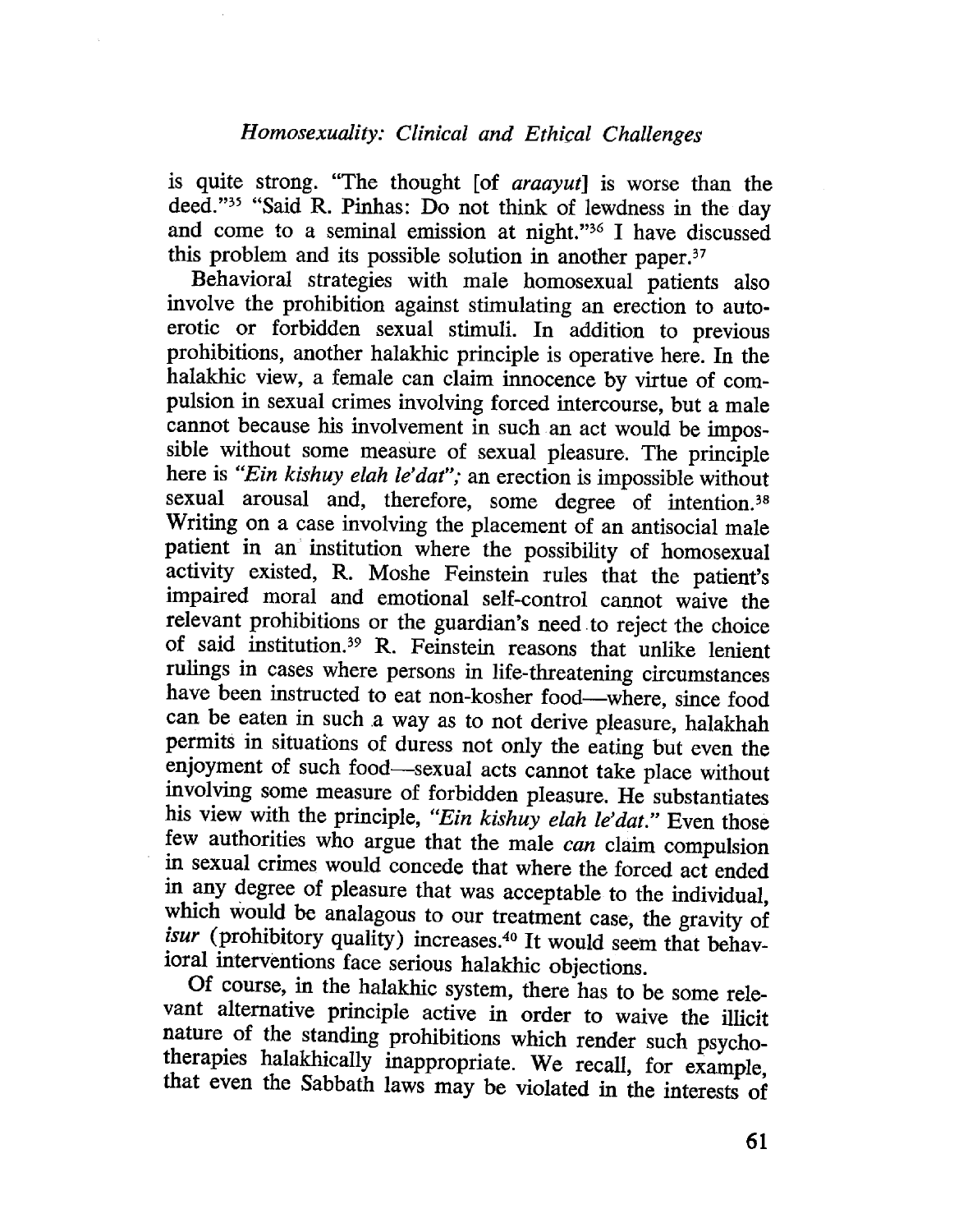saving life; in such cases the obligation to heal supercedes all prohibitions.41 Often, psychotherapists are quick to assume that any prohibitions which present themselves in the therapeutic encounter can be waived by an appeal to this "medical-healing model" generally operative in cases such as the above example. Indeed, Nahmanides notes that the obligation to heal, stemming from ve-àhavtah, applies not only to absolute pikuah nefesh but even to situations of lesser gravity such as mental anguish and the general promotion of well-being.42 However, it must again be noted that actual threat to life, sakanat nefashot, is not usually involved in the treatment of homosexuality. And even when it is, such as a homosexual patient who has become a suicidal risk due to extended lack of treatment and intense anxiety and guilt, etc., no prohibition can be waived where violation of any of the three cardinal sins is the alternative: araayut, idol worship, and murder. The paradigm is the Talmudic case of the individual who literally fell sick-in-love with a married woman and required for cure to sleep with her or, at least, to hear her voice from behind a wall. To each alternative offered by this individual's physicians the rabbinic view is to accept death over the "therapy."43 Actually, the rabbis were divided whether the woman in question was a married woman, and hence one of the araayut, or merely a penuyah (unmarried virgin). In the latter case, the stricture against a sexual relationship would be less grave.

Rambam appears to rule that accepting death remains the halakhic alternative even if the woman involved were only a penuyah, in the interests of safeguarding modesty. He notes that this stringency is in force "le-dorot," forever.<sup>44</sup>

The Talmud itself asks, according to the one view, that the woman was only a penuyah, why the individual did not simply marry her thereby lawfully satisfy his desires.45 It responds laconically that "stolen waters are sweet,"46 and that since the days of the destruction of the Temple the 'sweetness' of sexual relations has been abused by the wicked. That is, the individual's lust was inseparable from the forbidden nature of his sexual object choice. Rashi (s.v.  $miyom$ ) adds an interesting note that the destruction of the Temple caused such a deep-seated anxiety in Israel that husbands can no longer enjoy their wives. This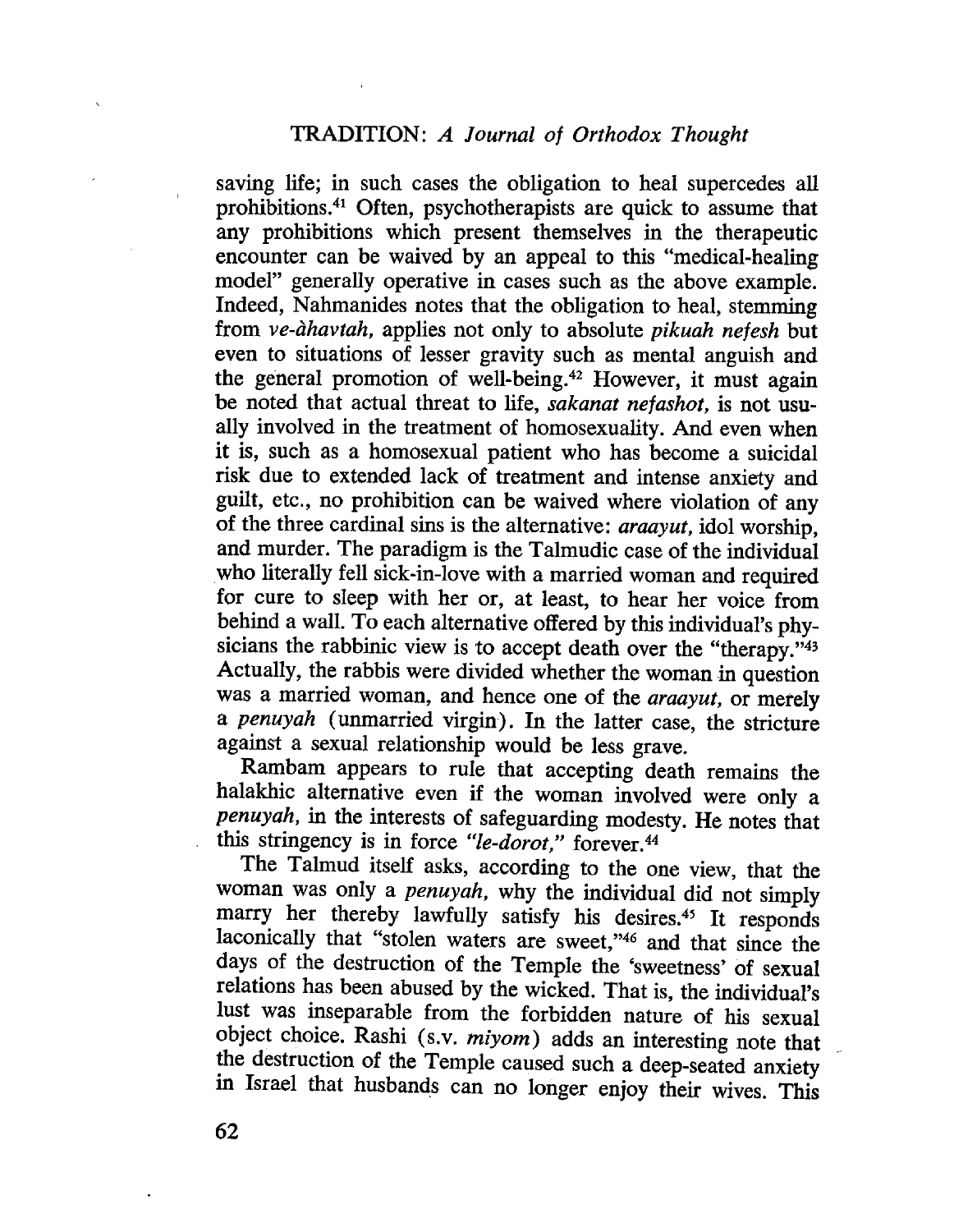brings to mind Loewenstein's similar observation that the destruction of the Temple represents a massive national psychic trauma from which Jews continue to suffer; a reaction of mourning which seems to have never ceased.<sup>47</sup>

It would seem that the prohibitions active when considering the treatment of homosexuality are both grave as well as broad enough to include most critical aspects of the current treatment methods. It might, therefore, seem that the halakhically observant professional has nothing to offer the homosexual patient desirous of change save helping the homosexual accept a halakhic status of ónes, one compelled to be in one's condition. H. J. Matt considers this one satisfactory Jewish response to the current state of affairs.48 Dr. Norman Lamm, in an extensive discussion, notes that Jewish law would grant most homosexual patients the status of ónes, but that this status would not make homosexual acts any less abominable.49 Thus, nothing in the general status of the homosexual condition would readily call for halakhic leniency with regard to breeching the standards of araayut.

While one awaits a full responsa on the topic by recognized halakhic authorities, some possible directions toward a more active role for the therapist can be explored. First, one notes that the inviolability of the three cardinal sins, requiring yaihareg ve-al ya' avor ("Be killed rather than violate"), is generally limited to biblical levels of prohibition which, at this point, includes the abizrayhu. Rabbinic levels of araayut, such as audio-visual material comprised of non-Jewish female models, would not demand yaihareg ve-al ya'avor-specially where life-threatening risk or severe psychiatric hazard is involved. 50 More important, the prohibitions referred to until now (even according to those who consider *abizrayhu* also a biblical infraction) evolve around the sexual act and impulse solely as a function of kiruv ve'nishuk derekh hibah u'be-derekh ta' avah: acts of intimacy in the manner of conscious desire for a forbidden relationship or forbidden relationships in general.<sup>51</sup> There should be a sense, then, in which the sexual act can be separated from the motive, if not from the biological mechanism of sexual arousal, such that one could conceive of a halakhically appropriate manner in which the homosexual patient might produce an erection to therapeuti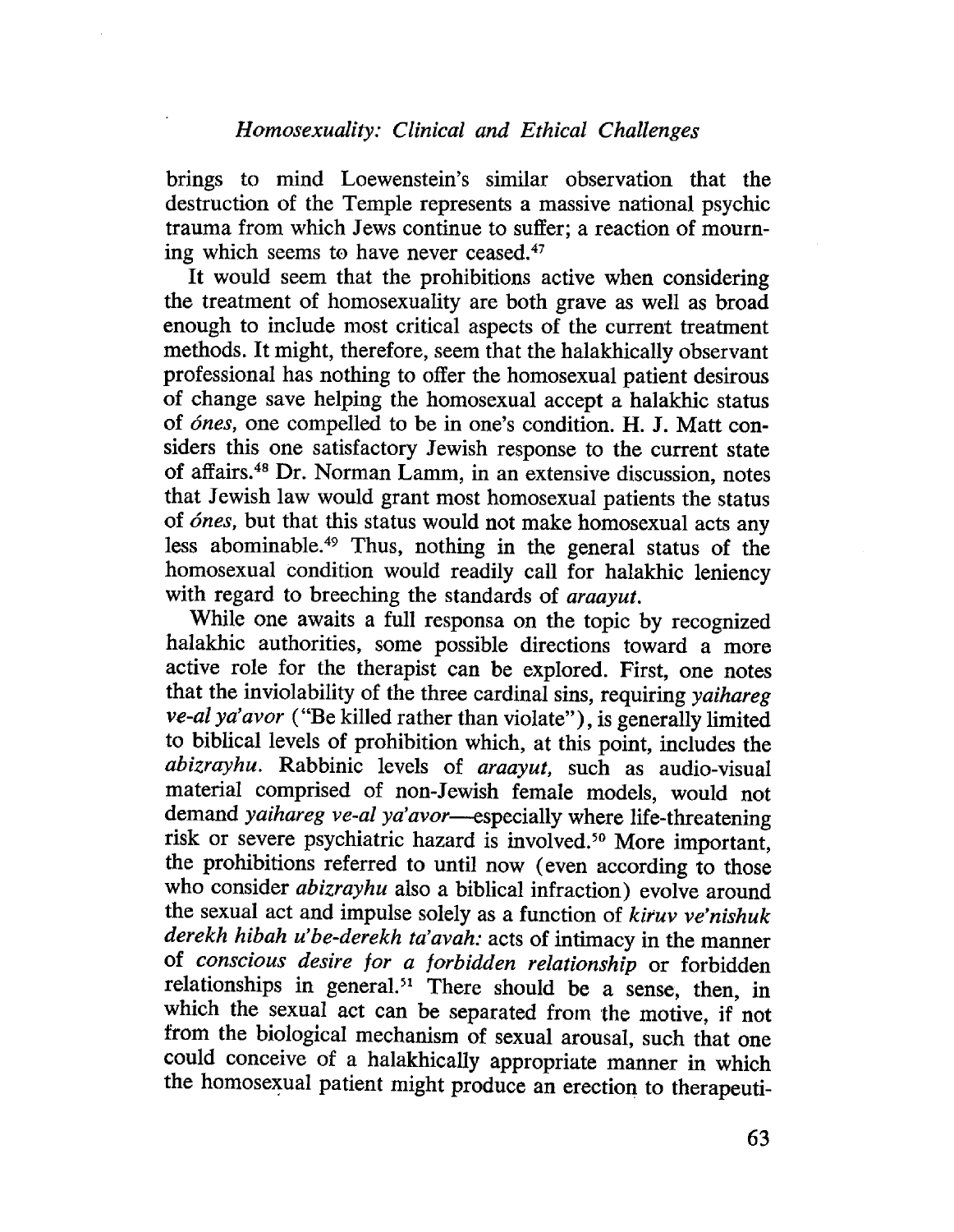cally introduced sexual arousal (stimuli of the type discussed in the beginning of this paragraph). Some examples reflect the differentiation I am suggesting.

According to one Talmudic account, R. Ahah would dance with new brides on his shoulders but advised others not to do so if they could not control their thoughts.<sup>52</sup> Though this example does not have direct bearing to the problem of "Ein kishuy elah" le'dat," it serves to separate motivation from an otherwise forbidden act. In another example, a ruling exists that when faced with an irrepressible desire to cohabit with one's menstruant wife, it is better to masturbate and thereby reduce this desire than to violate the biblical prohibition against sexual relations with a  $niddah.$ <sup>53</sup> In this case, the generally forbidden act of masturbation takes on a new identity since it is not motivated by primarily autoerotic desires. In a third example, the Talmud discusses the definition of saris (lit., a castrated individual, yet which includes any post-natal damage to generative organs which causes sterility) in the case of an individual who had an opening in the penile shaft which had subsequently healed. A satisfactory reversal of the status of saris is defined as a wound so well healed that a normal ejaculation would not re-open the wound. In an attempt to operationalize this definition, Abaye suggests showing the individual some women's colorful clothing so that an ejaculation might be caused.<sup>54</sup> Though this opinion is rejected by the Talmud and is not included by subsequent codifiers, the implicit point is that there may be motivationally-based exceptions to the principle "Ein kishuy elah le'dat," such as where the erection is not the result of an object-specific forbidden sexual relation. Though a biological urge as part of a complex psychophysiological mechanism is involved in these cases, the problematic ta' avah or illicit arousal need not be operative. Interestingly, in a careful and cautious consideration of the standard methods of obtaining a sperm sample where medically indicated, R. Moshe Feinstein uses Abaye's approach as a justification in permitting some methods (though he prohibits wanton behavior in this regard or any immodesty such as a couple having intercourse in the physician's office so as to obtain a fresh sample).<sup>55</sup> R. Feinstein, ruling leniently so as to permit the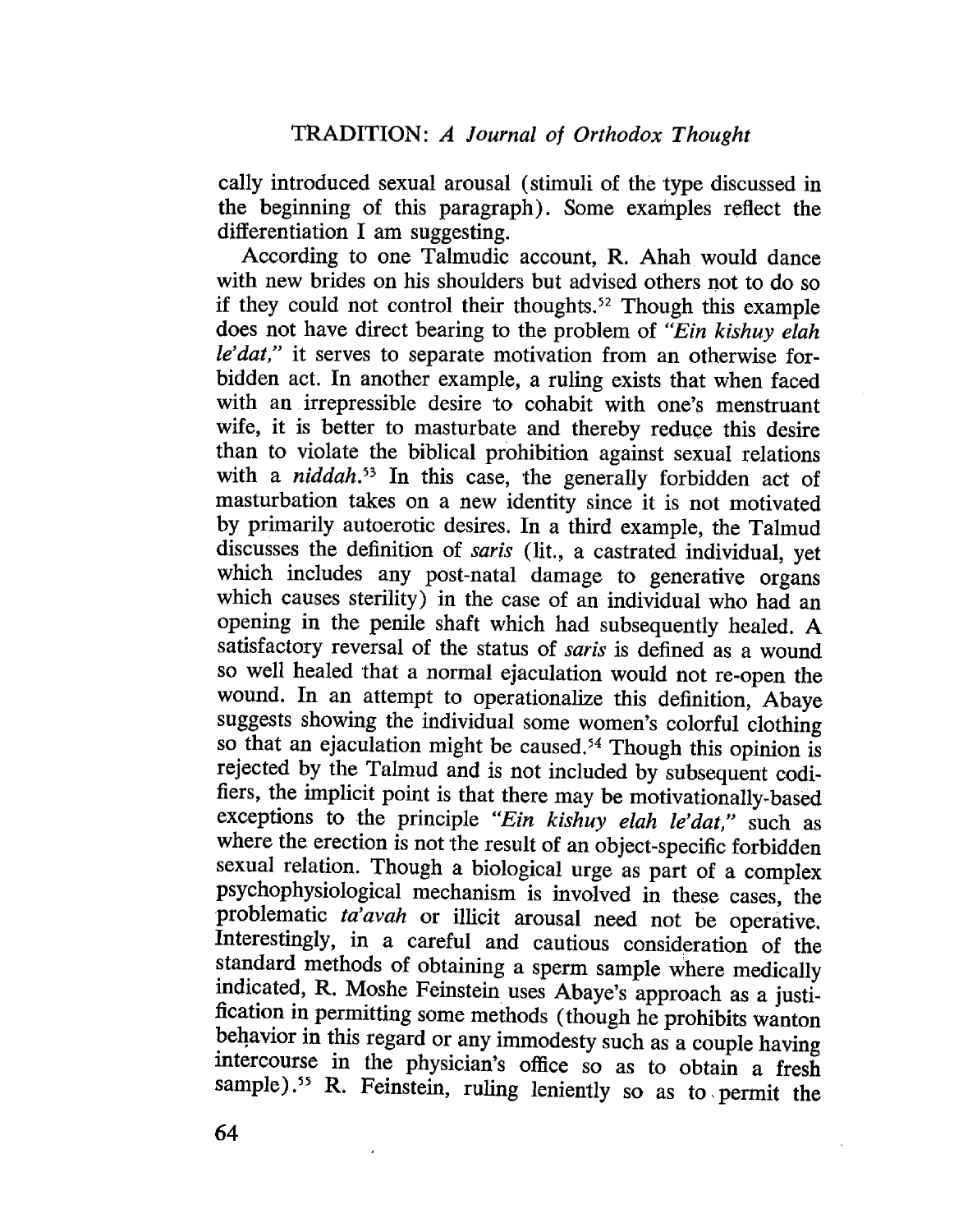individual in question to marry, is proposing that in this context masturbation is a different phenomenon than that usually prohibited. Nevertheless, from the standpoint of the clinical requirement that the patient undergoing behavioral therapies experience these sexual sensations without anxiety and as desirable and pleasurable sexual responses, it is diffcult to say that the psychological factors concomitant to the physical evidence of arousal are separable.

Finally, consider Rambam's specific phraseology when discussing the case of the Talmud, (Sanhedrin 75a):

He who sets his eyes upon a woman and becomes moribund . . . he should die rather than have intercourse with her even if she be a penuyah. And even to talk with her from behind a wall we do not instruct him to, and he should die, and do not rule for him to speak with her from behind the wall.<sup>56</sup> e,

That is, as far as the *abizrayhu* of *araayut* are concerned, there may be no real imperative to die rather than accept some alternative, yet we do not openly instruct individuals to follow the alternative!

#### IV

We are now in a position to discuss certain social and ethical issues confronting the mental health practitioner. There is no need to repeat considerations here which have been carefully examined in Rabbi Lamm's essay, However, I wish to add a few issues regarding the professional's response to homosexuality.

On December 14, 1973, the American Psychiatric Association voted. to eliminate the classification "homosexuality" from the list of non~psychotic sexual deviations in future editions of the widely used Diagnostic Statistical Manual (VoL. 3, January, 1980). This decision had been lobbied for over a period of time. The APA supported its decision with documentation that homosexuals do not show evidence of other psychopathology and do not, as a group, exhibit any greater amount of personality disturbances than do heterosexuals as a group.<sup>57</sup> Opposing views were expressed through a referendum signed by some 3,700

 $\mathbf{v}_\mathrm{f}$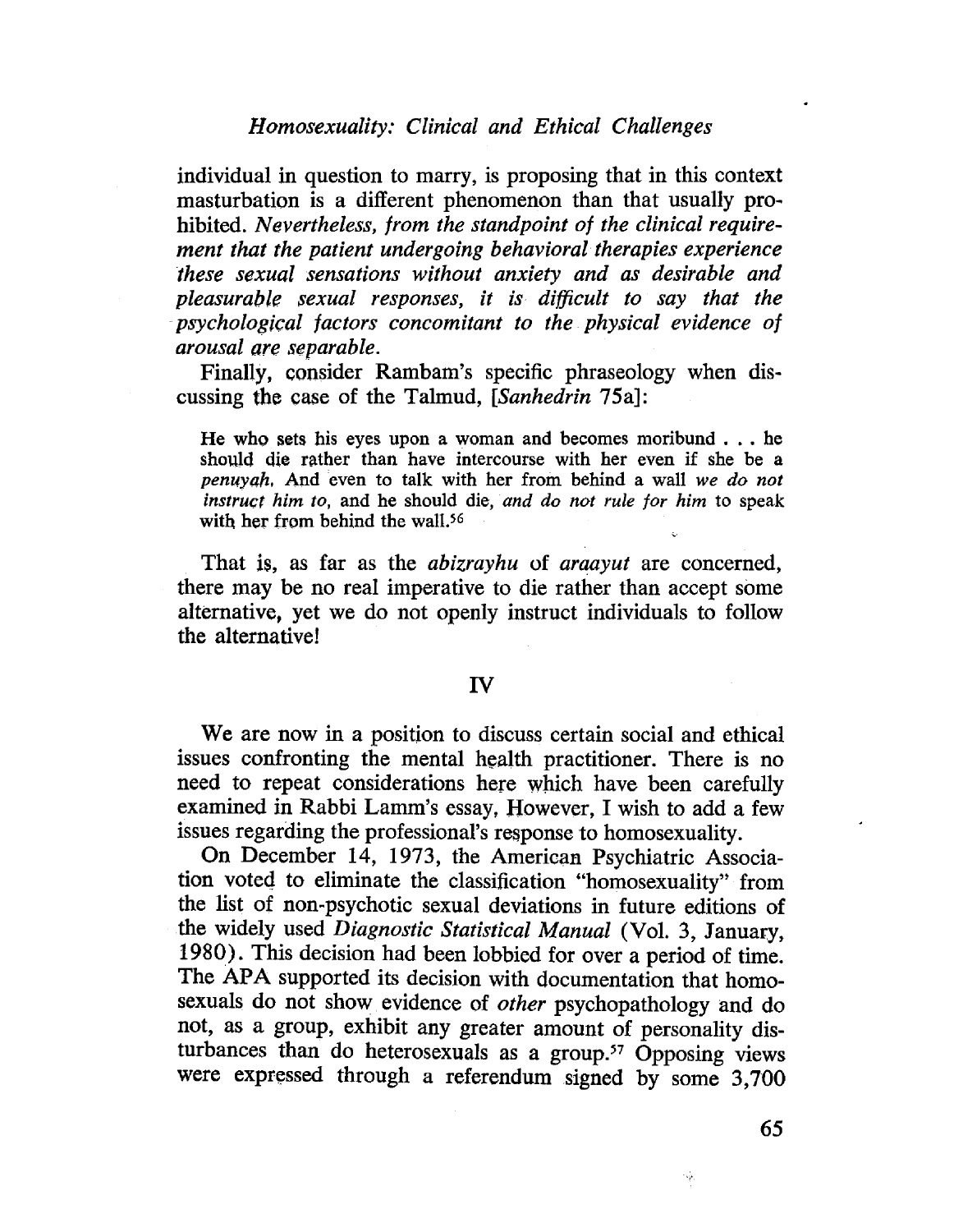psychiatrists but were ignored.<sup>58</sup> This was, in effect, to ignore many extensive studies of homosexuality that had carefully concluded that homosexuality was inherently pathological or that, at least, homosexuals do exhibit greater to lesser degrees of additional personality disturbances related to their sexual orientation.59 A more pivotal issue, however, appears to have been a statistical one; i.e., given that homosexuality, in view of the APA favored evidence, was merely a sociological artifact, in what sense could it continue to be considered a "deviant" sexual orientation? The decision of the APA was clearly a response to this question.

An important issue begged by this decision is whether the numerical frequency of a constellation of behaviors says anything about the *inherent* normal or abnormal status of such behavior. On one hand, this issue was made obsolete by prior convention to replace the medical term "sickness" and certainly the concept of "sin" with more libertarian terms such as "maladaptive" or "inappropriate" when describing pathology. For, it had already been accepted that "deviance is not inherent in but conferred upon" such that all standard pathologies are potentially capable of being reabsorbed into the normal end of the continuum when sufficient 'evidence' presents itself. The implications of the demarcation "sin" are clearly antithetical to this supposition. Psychology, indeed, cannot consider homosexual behavior "sinful" for sin is a relevant concept only in a system that places distinct values on the uses and misuses of human freedom. Psychology, as primarily a restorative system, does not dictate the terms in which humans make freedom meaningfuL. This is the prerogative of religion. At the same time, this limitation in psychology does not mean that it is incapable of making any statements about the intrinsic qualities of certain acts or states of being. The APA decision, however, indicates that many professionals are willing to accept this limitation in extremis.

Another assumption implicit in the APA decision seems to be that the purpose of diagnosis is demarcating social norms, in which case the *frequency* of behavior rightfully serves to determine normality or abnormality. However, diagnosis is also an evaluative scheme which involves statements about the intrinsic